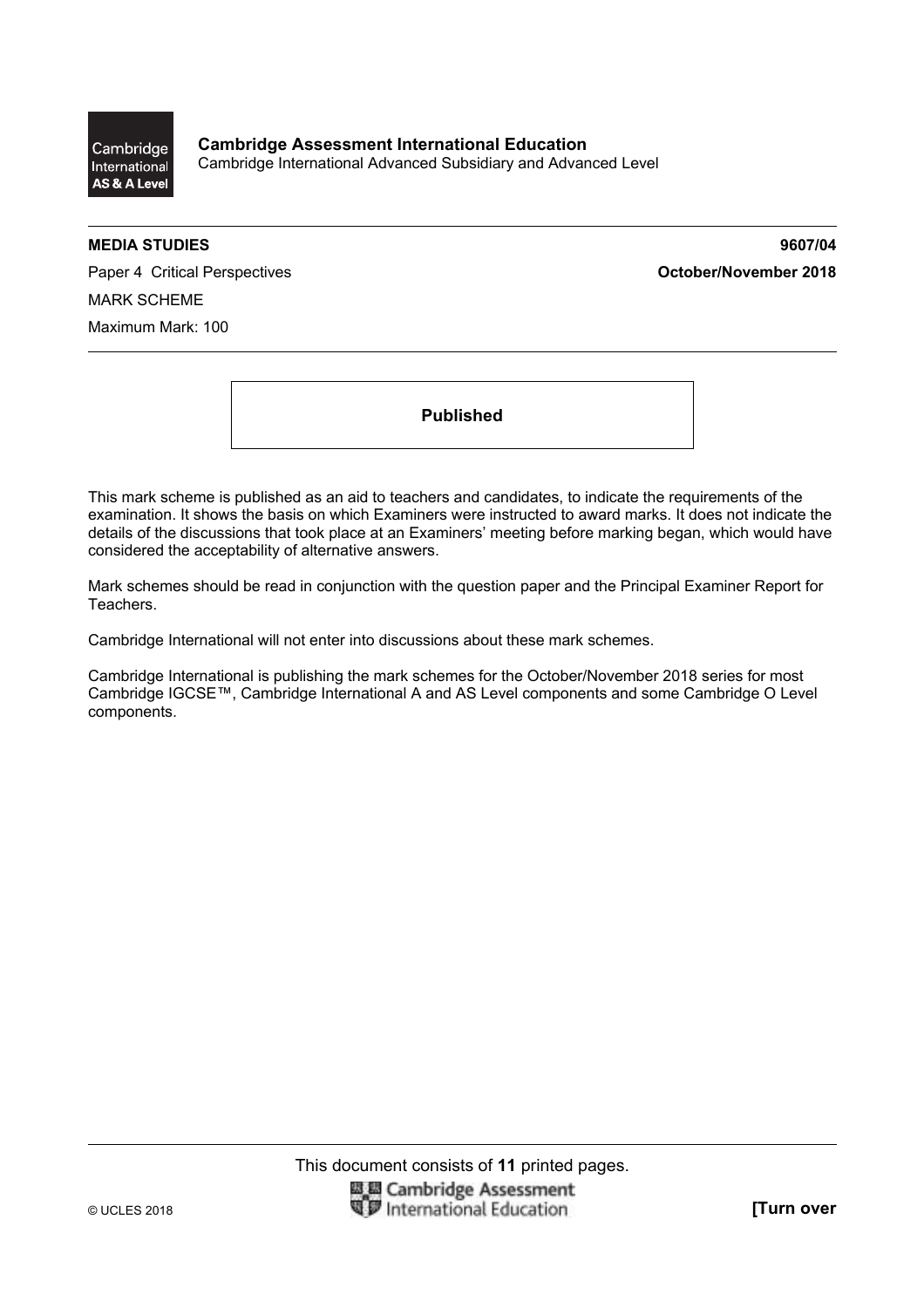## **Generic Marking Principles**

These general marking principles must be applied by all examiners when marking candidate answers. They should be applied alongside the specific content of the mark scheme or generic level descriptors for a question. Each question paper and mark scheme will also comply with these marking principles.

GENERIC MARKING PRINCIPLE 1:

Marks must be awarded in line with:

- the specific content of the mark scheme or the generic level descriptors for the question
- the specific skills defined in the mark scheme or in the generic level descriptors for the question
- the standard of response required by a candidate as exemplified by the standardisation scripts.

GENERIC MARKING PRINCIPLE 2:

Marks awarded are always **whole marks** (not half marks, or other fractions).

GENERIC MARKING PRINCIPLE 3:

Marks must be awarded **positively**:

- marks are awarded for correct/valid answers, as defined in the mark scheme. However, credit is given for valid answers which go beyond the scope of the syllabus and mark scheme, referring to your Team Leader as appropriate
- marks are awarded when candidates clearly demonstrate what they know and can do
- marks are not deducted for errors
- marks are not deducted for omissions
- answers should only be judged on the quality of spelling, punctuation and grammar when these features are specifically assessed by the question as indicated by the mark scheme. The meaning, however, should be unambiguous.

GENERIC MARKING PRINCIPLE 4:

Rules must be applied consistently e.g. in situations where candidates have not followed instructions or in the application of generic level descriptors.

GENERIC MARKING PRINCIPLE 5:

Marks should be awarded using the full range of marks defined in the mark scheme for the question (however; the use of the full mark range may be limited according to the quality of the candidate responses seen).

GENERIC MARKING PRINCIPLE 6:

Marks awarded are based solely on the requirements as defined in the mark scheme. Marks should not be awarded with grade thresholds or grade descriptors in mind.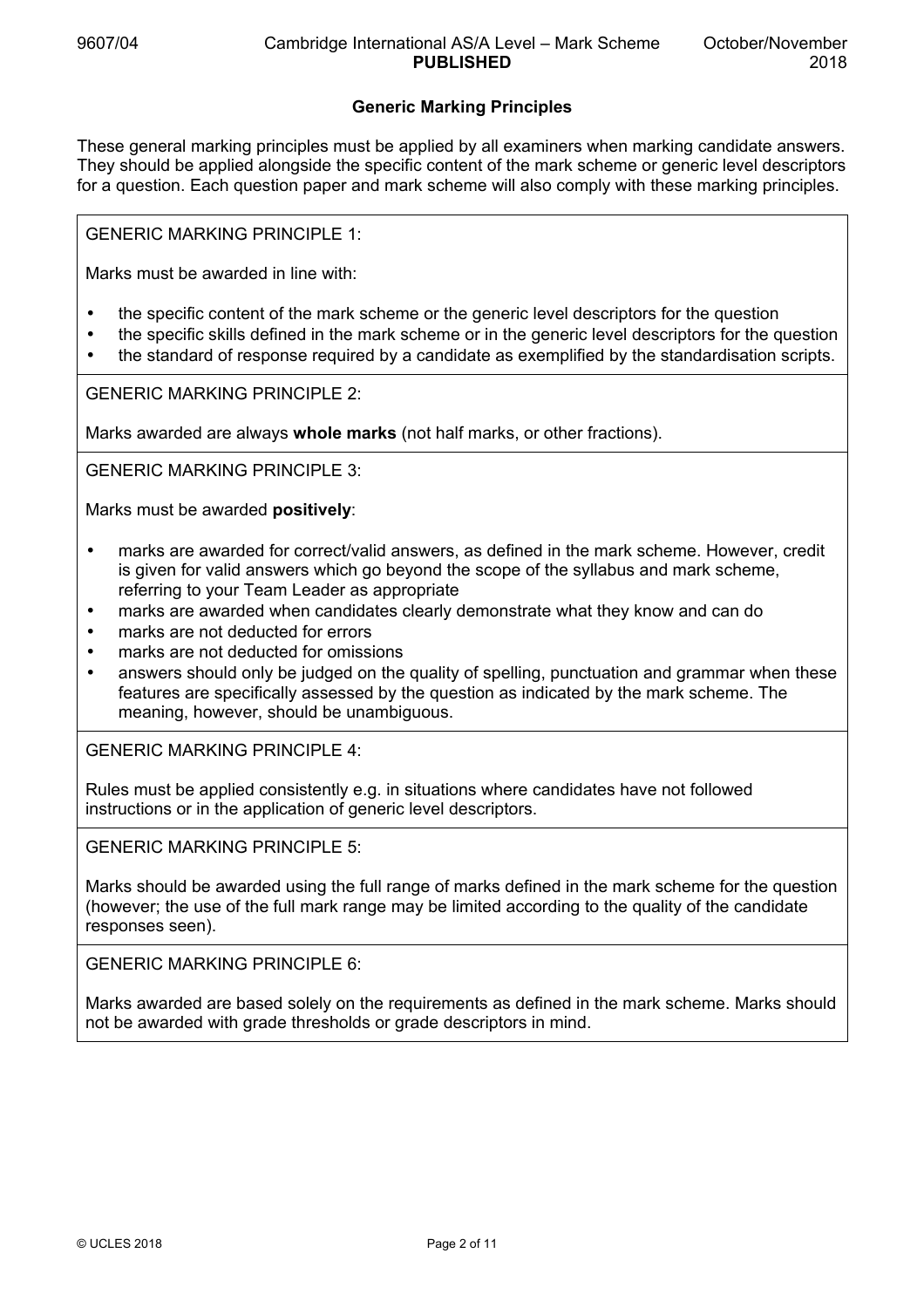| Question | <b>Answer</b>                                                                                                                                                                                                                                                                                                                                                                          | <b>Marks</b> | <b>Guidance</b>                                                                                                                                                                                                                                                  |
|----------|----------------------------------------------------------------------------------------------------------------------------------------------------------------------------------------------------------------------------------------------------------------------------------------------------------------------------------------------------------------------------------------|--------------|------------------------------------------------------------------------------------------------------------------------------------------------------------------------------------------------------------------------------------------------------------------|
| 1(a)     | Candidates need to write about their<br>work for the Foundation Portfolio and<br>Advanced Portfolio components.<br>How far was research into the<br>conventions of real media texts<br>important to your final products?<br>Assessment will take place across<br>two criteria:<br>explanation / argument /<br>$[15$ marks]<br>analysis<br>use of examples<br>$[10$ marks]<br>$\bullet$ | 25           | Candidates' work should be judged<br>on each of these criteria individually<br>and marks awarded according to the<br>level attained. It should be noted that<br>it is possible for a candidate to<br>achieve a different level for each<br>assessment criterion. |
|          | Level 5<br>Explanation / argument / analysis                                                                                                                                                                                                                                                                                                                                           | $13 - 15$    | There is a clear sense of<br>progression established by the<br>answer.<br>Shows an excellent<br>understanding of conventions of<br>real media texts, and how these<br>have influenced their work.                                                                |
|          | Use of examples                                                                                                                                                                                                                                                                                                                                                                        | $9 - 10$     | Offers a broad range of specific,<br>$\bullet$<br>relevant and clear examples from<br>their production work of research<br>into conventions from real media<br>texts.                                                                                            |
|          | Level 4<br>Explanation / argument / analysis                                                                                                                                                                                                                                                                                                                                           | $10 - 12$    | There is a sense of progression<br>$\bullet$<br>established by the answer.<br>Shows a competent<br>$\bullet$<br>understanding of conventions,<br>and how these influenced their<br>work.                                                                         |
|          | Use of examples                                                                                                                                                                                                                                                                                                                                                                        | $7 - 8$      | Offers a range of relevant and<br>clear examples from their<br>production work of research into<br>conventions from real media<br>texts.                                                                                                                         |
|          | Level 3<br>Explanation / argument / analysis                                                                                                                                                                                                                                                                                                                                           | $7 - 9$      | There is some sense of<br>progression established by the<br>answer.<br>Shows satisfactory<br>$\bullet$<br>understanding of the role of<br>conventions and how these<br>influenced their work.                                                                    |
|          | Use of examples Level 3                                                                                                                                                                                                                                                                                                                                                                | $5 - 6$      | Offers some examples from their<br>production work of research into<br>conventions.                                                                                                                                                                              |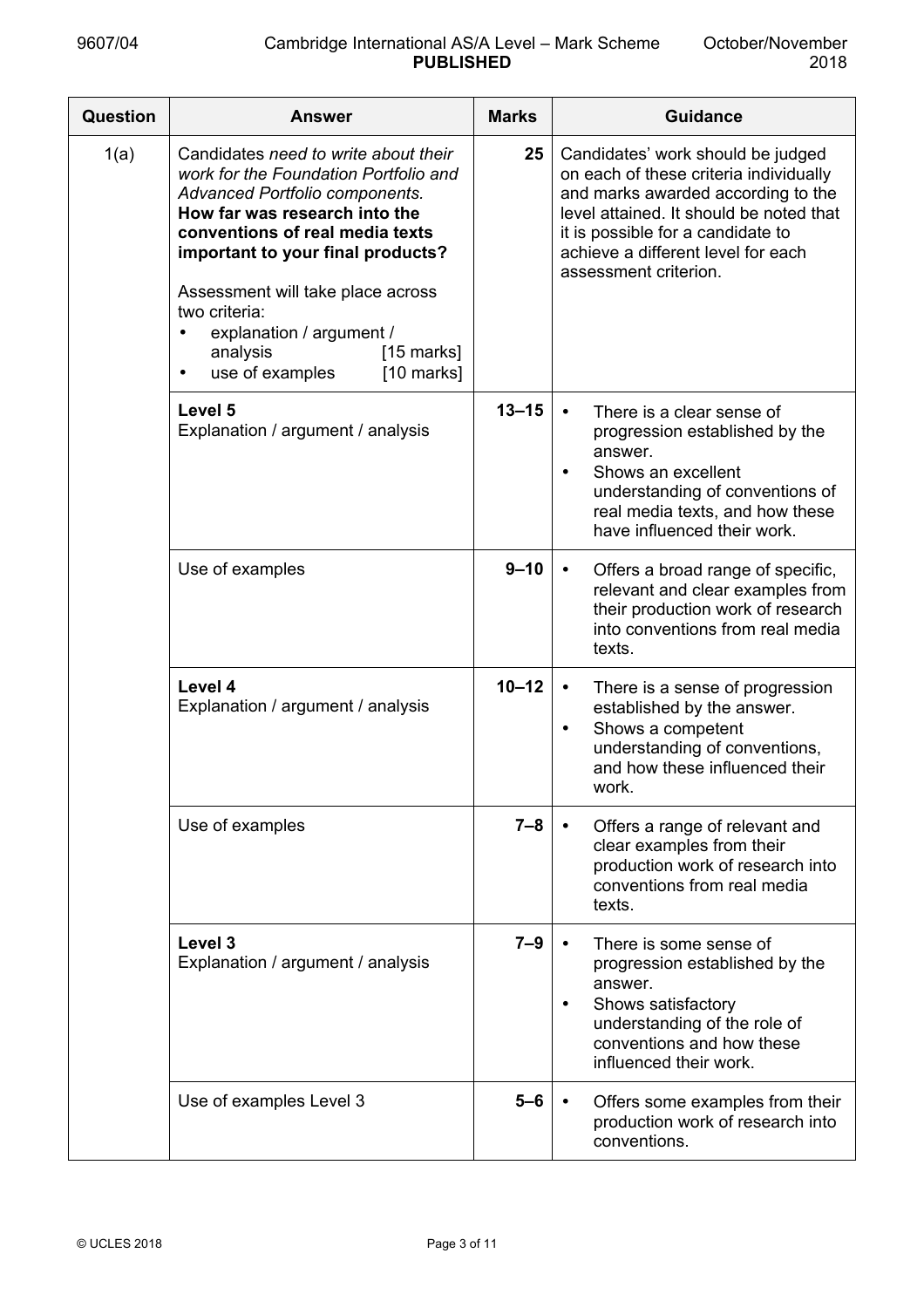| Question | <b>Answer</b>                                           | <b>Marks</b> | <b>Guidance</b>                                                                                                                                                                               |
|----------|---------------------------------------------------------|--------------|-----------------------------------------------------------------------------------------------------------------------------------------------------------------------------------------------|
| 1(a)     | Level <sub>2</sub><br>Explanation / argument / analysis | 4–6          | There is a limited sense of<br>progression established by the<br>answer.<br>Shows limited understanding of<br>how conventions of real media<br>texts have influenced their work.              |
|          | Use of examples                                         | $3 - 4$      | Offers limited examples from<br>their production work of research<br>into conventions.                                                                                                        |
|          | Level 1<br>Explanation / argument / analysis            | $1 - 3$      | There is a minimal sense of<br>progression established by the<br>answer.<br>Shows minimal understanding of<br>$\bullet$<br>how conventions of real media<br>texts have influenced their work. |
|          | Use of examples                                         | $1 - 2$      | Offers minimal examples from<br>their production work of research<br>into conventions.                                                                                                        |
|          | Level 0<br>Explanation / argument / analysis            | 0            | No response or response does not<br>answer the question at all                                                                                                                                |
|          | Use of examples                                         |              | No response or no examples at all.                                                                                                                                                            |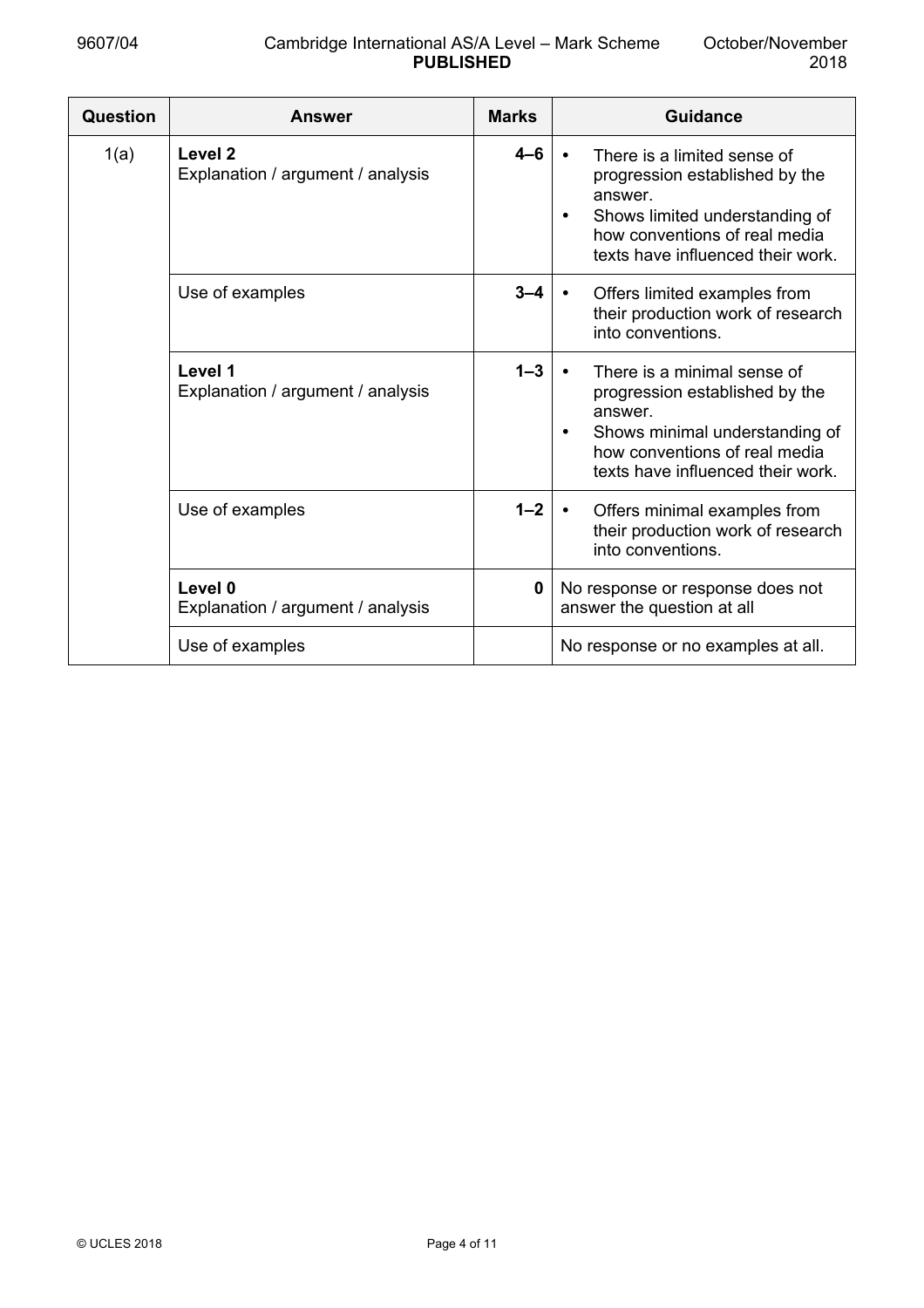| Question | <b>Answer</b>                                                                                                                                                                                                                                       | <b>Marks</b> | <b>Guidance</b>                                                                                                                                                                                                                                                  |
|----------|-----------------------------------------------------------------------------------------------------------------------------------------------------------------------------------------------------------------------------------------------------|--------------|------------------------------------------------------------------------------------------------------------------------------------------------------------------------------------------------------------------------------------------------------------------|
| 1(b)     | <b>Evaluate one of your productions</b><br>in relation to the concept of<br>audience.<br>Assessment will take place across<br>two criteria:<br>explanation / argument /<br>analysis<br>$[15$ marks]<br>use of examples<br>$[10$ marks]<br>$\bullet$ | 25           | Candidates' work should be judged<br>on each of these criteria individually<br>and marks awarded according to the<br>level attained. It should be noted that<br>it is possible for a candidate to<br>achieve a different level for each<br>assessment criterion. |
|          | Level 5<br>Explanation / argument / analysis                                                                                                                                                                                                        | $13 - 15$    | Offers a full range of articulate<br>reflections on the production.<br>Shows an excellent<br>$\bullet$<br>understanding of the concept of<br>audience.                                                                                                           |
|          | Use of examples                                                                                                                                                                                                                                     | $9 - 10$     | Offers a broad range of specific,<br>$\bullet$<br>relevant and clear examples from<br>their production in relation to<br>audience.                                                                                                                               |
|          | Level 4<br>Explanation / argument / analysis                                                                                                                                                                                                        | $10 - 12$    | Offers a range of reflections on<br>$\bullet$<br>the production.<br>Shows a competent<br>understanding of the concept of<br>audience.                                                                                                                            |
|          | Use of examples                                                                                                                                                                                                                                     | $7 - 8$      | Offers a range of relevant and<br>$\bullet$<br>clear examples from their<br>production in relation to<br>audience.                                                                                                                                               |
|          | Level 3<br>Explanation / argument / analysis                                                                                                                                                                                                        | $7 - 9$      | Offers some reflections on the<br>production.<br>Shows some understanding of<br>the concept of audience.                                                                                                                                                         |
|          | Use of examples                                                                                                                                                                                                                                     | $5 - 6$      | Offers some relevant and clear<br>examples from their production in<br>relation to audience.                                                                                                                                                                     |
|          | Level <sub>2</sub><br>Explanation / argument / analysis                                                                                                                                                                                             | $4 - 6$      | There is a limited reflection on<br>the production.<br>Shows limited understanding of<br>$\bullet$<br>the concept of audience                                                                                                                                    |
|          | Use of examples                                                                                                                                                                                                                                     | $3 - 4$      | Offers limited examples from<br>their production in relation to<br>audience.                                                                                                                                                                                     |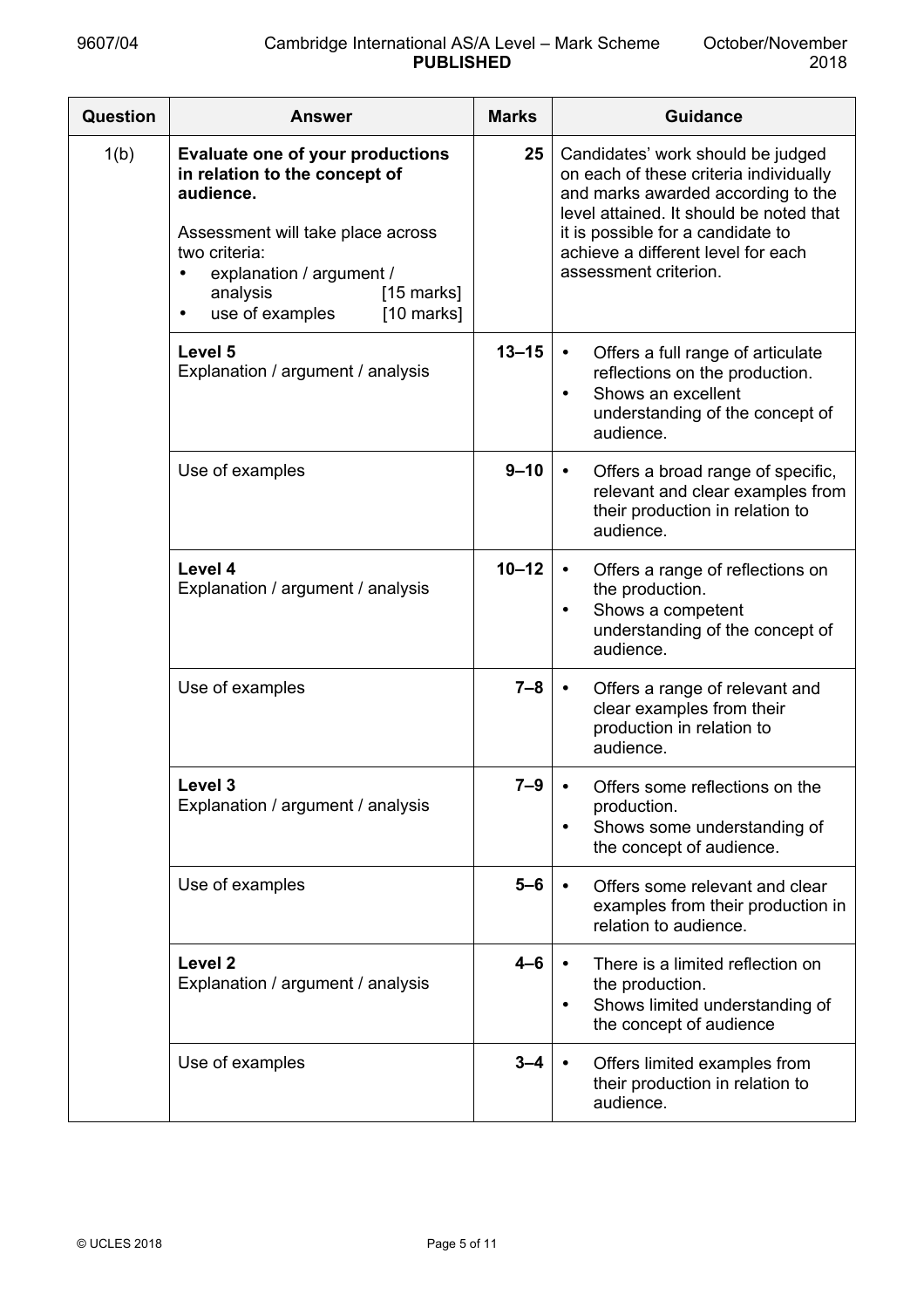| Question | <b>Answer</b>                                | <b>Marks</b> | Guidance                                                                                                             |
|----------|----------------------------------------------|--------------|----------------------------------------------------------------------------------------------------------------------|
| 1(b)     | Level 1<br>Explanation / argument / analysis | $1 - 3$      | There is minimal reflection on the<br>production.<br>Shows minimal understanding of<br>٠<br>the concept of audience. |
|          | Use of examples                              | $1 - 2$      | Offers minimal examples from<br>their production in relation to<br>audience.                                         |
|          | Level 0<br>Explanation / argument / analysis | 0            | No response or response does not<br>answer the question at all.                                                      |
|          | Use of examples                              |              | No response or no relevant examples<br>at all.                                                                       |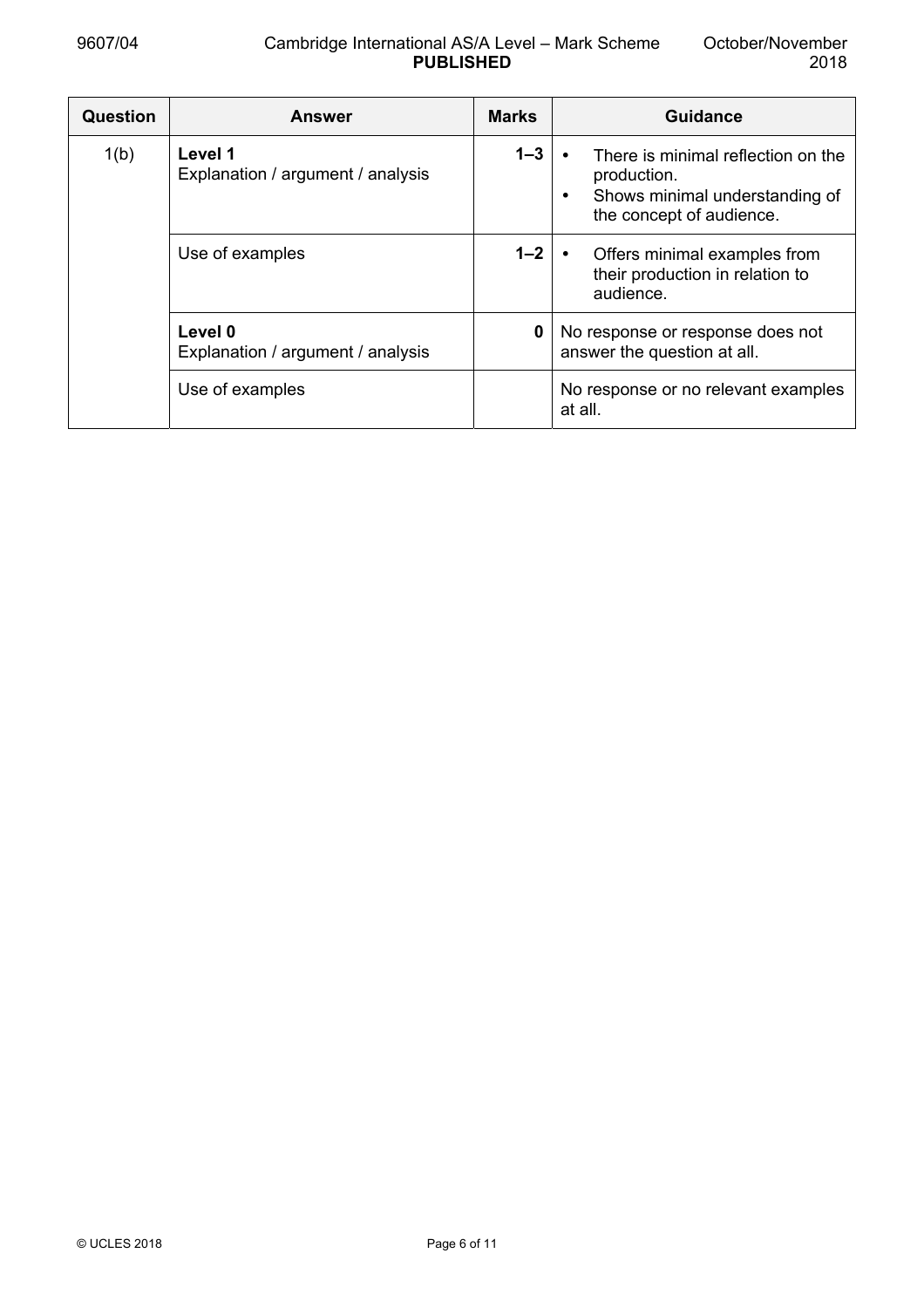## **Section B**

| <b>Question</b> | Answer                                                                                                                                                                                                                                                                           | <b>Marks</b> | <b>Guidance</b>                                                                                                                                                                                                                                                  |
|-----------------|----------------------------------------------------------------------------------------------------------------------------------------------------------------------------------------------------------------------------------------------------------------------------------|--------------|------------------------------------------------------------------------------------------------------------------------------------------------------------------------------------------------------------------------------------------------------------------|
| $2 - 11$        | Candidates should refer to at least<br>two different media and support their<br>answers with reference to<br>contemporary examples.<br>Assessment will take place across<br>two criteria:<br>explanation / argument /<br>analysis<br>[30 marks]<br>[20 marks]<br>use of examples | 50           | Candidates' work should be judged<br>on each of these criteria individually<br>and marks awarded according to the<br>level attained. It should be noted that<br>it is possible for a candidate to<br>achieve a different level for each<br>assessment criterion. |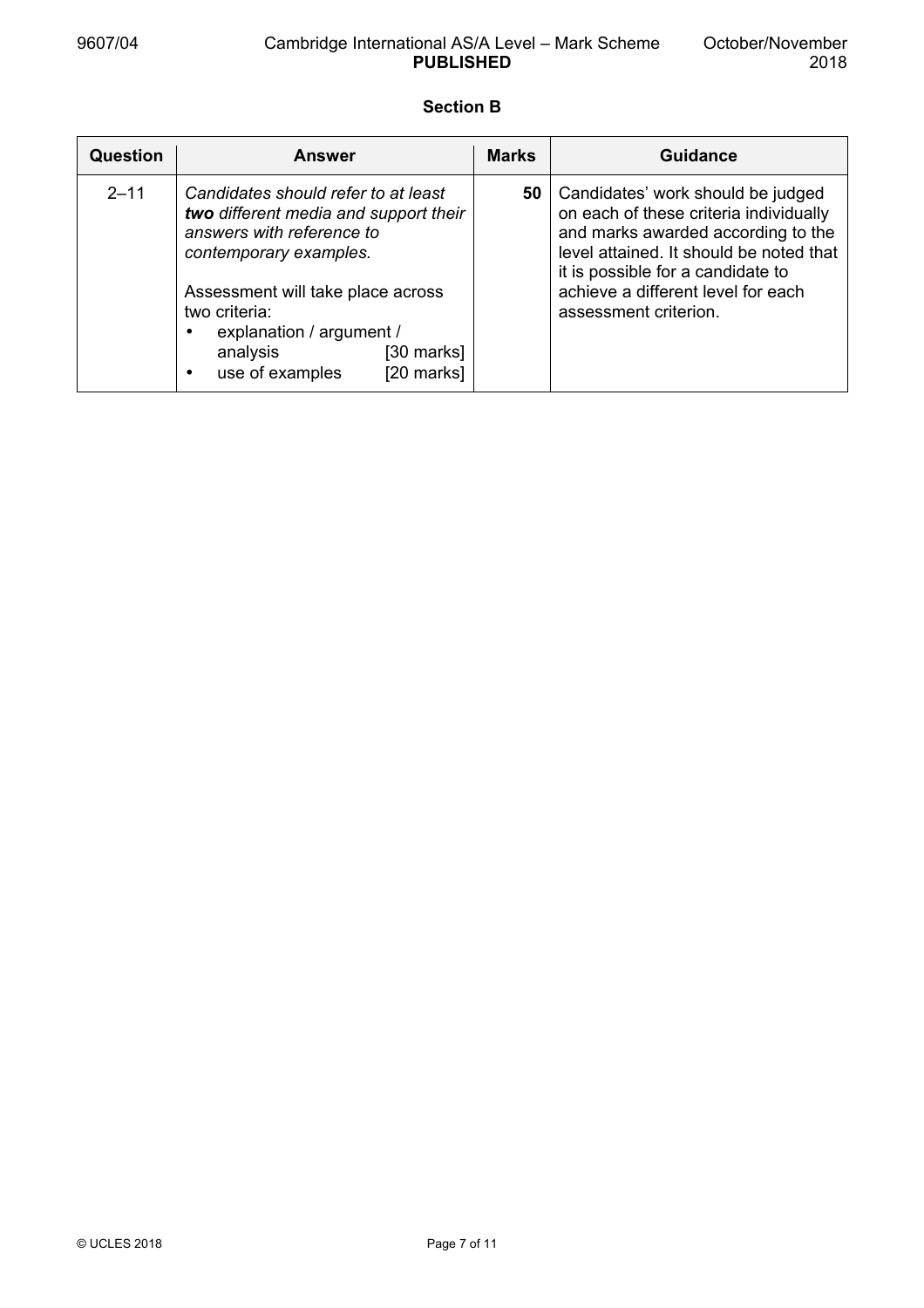|                  | <b>Question</b>                                                                  | <b>Answer</b>                                                                                                                                                            | <b>Marks</b> | <b>Guidance</b> |
|------------------|----------------------------------------------------------------------------------|--------------------------------------------------------------------------------------------------------------------------------------------------------------------------|--------------|-----------------|
|                  |                                                                                  | <b>Contemporary media regulation</b>                                                                                                                                     |              |                 |
| $\mathbf{2}$     |                                                                                  | How effective are current regulatory practices?                                                                                                                          |              |                 |
| <b>OR</b>        |                                                                                  |                                                                                                                                                                          |              |                 |
| 3                |                                                                                  | What are the arguments against more regulation of the media?                                                                                                             |              |                 |
|                  | <b>Global media</b>                                                              |                                                                                                                                                                          |              |                 |
| 4                |                                                                                  | The global audience for media has removed all local difference.' Discuss                                                                                                 |              |                 |
| <b>OR</b>        |                                                                                  |                                                                                                                                                                          |              |                 |
| 5                |                                                                                  | What are the arguments against global media?                                                                                                                             |              |                 |
|                  |                                                                                  | <b>Media and collective identity</b>                                                                                                                                     |              |                 |
| 6                |                                                                                  | 'It doesn't matter how the media stereotype social groups, audiences can decide for<br>themselves.' Discuss.                                                             |              |                 |
| <b>OR</b>        |                                                                                  |                                                                                                                                                                          |              |                 |
| 7                |                                                                                  | Analyse the representation of a social group in contemporary media.                                                                                                      |              |                 |
|                  |                                                                                  | <b>Media in the online age</b>                                                                                                                                           |              |                 |
| 8                |                                                                                  | To what extent have online media revolutionised consumption?                                                                                                             |              |                 |
|                  | <b>OR</b>                                                                        |                                                                                                                                                                          |              |                 |
| 9                | 'The online age has transformed media production.' Discuss.                      |                                                                                                                                                                          |              |                 |
| Postmodern media |                                                                                  |                                                                                                                                                                          |              |                 |
|                  | 10 How far do postmodern texts challenge the audience to see things differently? |                                                                                                                                                                          |              |                 |
| <b>OR</b>        |                                                                                  |                                                                                                                                                                          |              |                 |
| 11               | have studied?                                                                    | Postmodernism has been defined as an historical period, a style and as a theoretical<br>approach. What does postmodernism mean to you in relation to the media texts you |              |                 |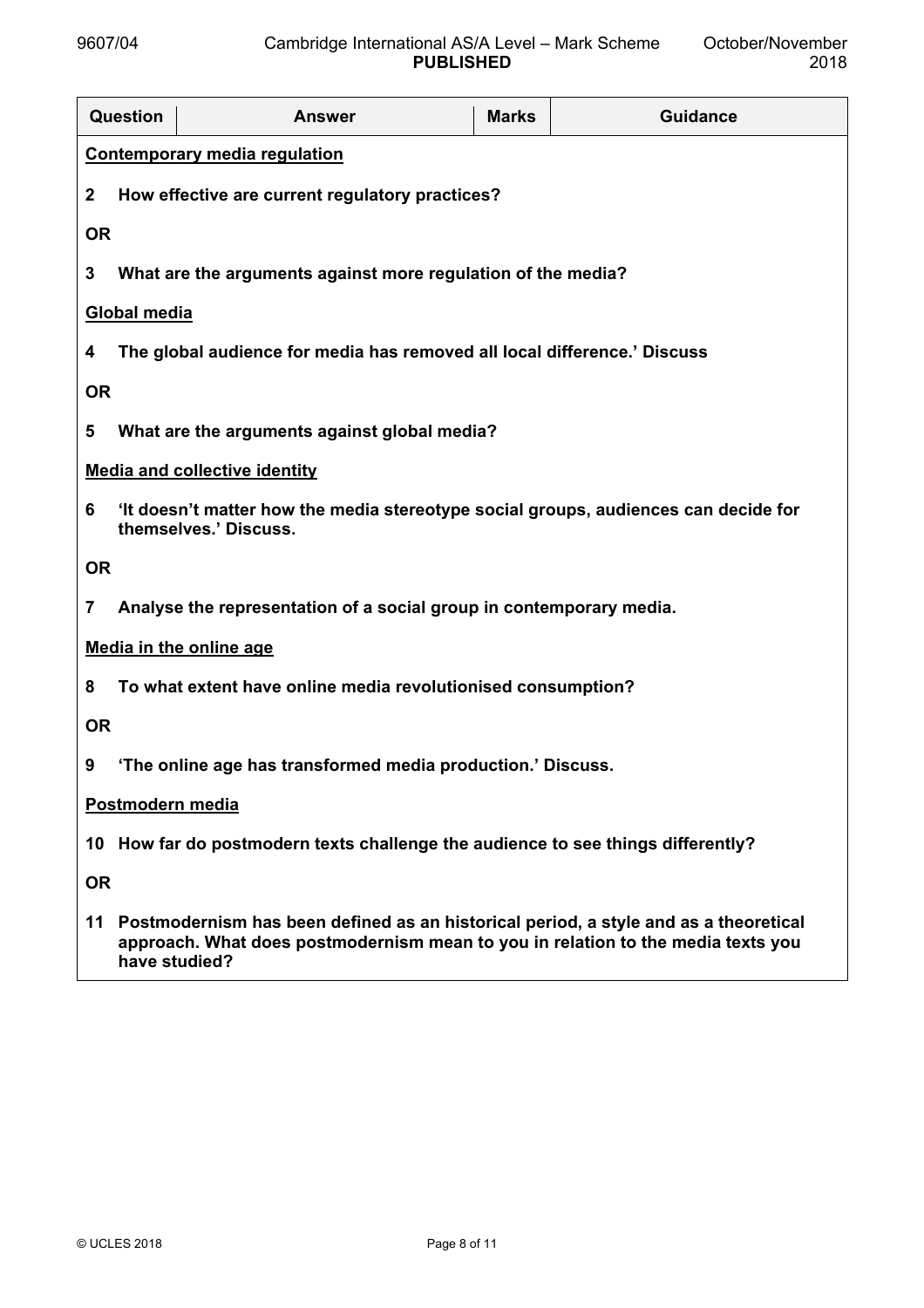| Question | <b>Answer</b>                                | <b>Marks</b> | <b>Guidance</b>                                                                                                                                                                                                                                                                                                            |
|----------|----------------------------------------------|--------------|----------------------------------------------------------------------------------------------------------------------------------------------------------------------------------------------------------------------------------------------------------------------------------------------------------------------------|
| $2 - 11$ | Level 5<br>Explanation / argument / analysis | $25 - 30$    | Shows excellent understanding<br>of the task.<br>Offers a clear, articulate balance<br>$\bullet$<br>of media theories, knowledge of<br>texts and industries and<br>personal engagement with<br>issues and debates.<br>A coherent and developed<br>$\bullet$<br>argument.<br>Clearly relevant to set question.<br>$\bullet$ |
|          | Use of examples                              | $17 - 20$    | Offers examples which are<br>clearly relevant to the set<br>question.<br>Examples of texts, industries<br>$\bullet$<br>and theories are accurate and<br>clearly connected together in the<br>answer.                                                                                                                       |
|          | Level 4<br>Explanation / argument / analysis | $19 - 24$    | Shows proficient understanding<br>of the task.<br>Offers clear evidence of<br>$\bullet$<br>understanding media theories,<br>knowledge of texts and<br>industries and personal<br>engagement with issues and<br>debates.<br>A clear argument.<br>Relevant to set question.                                                  |
|          | Use of examples                              | $13 - 16$    | Offers a range of evidence<br>which is relevant to the set<br>question.<br>Examples of texts, industries<br>$\bullet$<br>and theories are mostly<br>accurate, and connected<br>together in the answer.                                                                                                                     |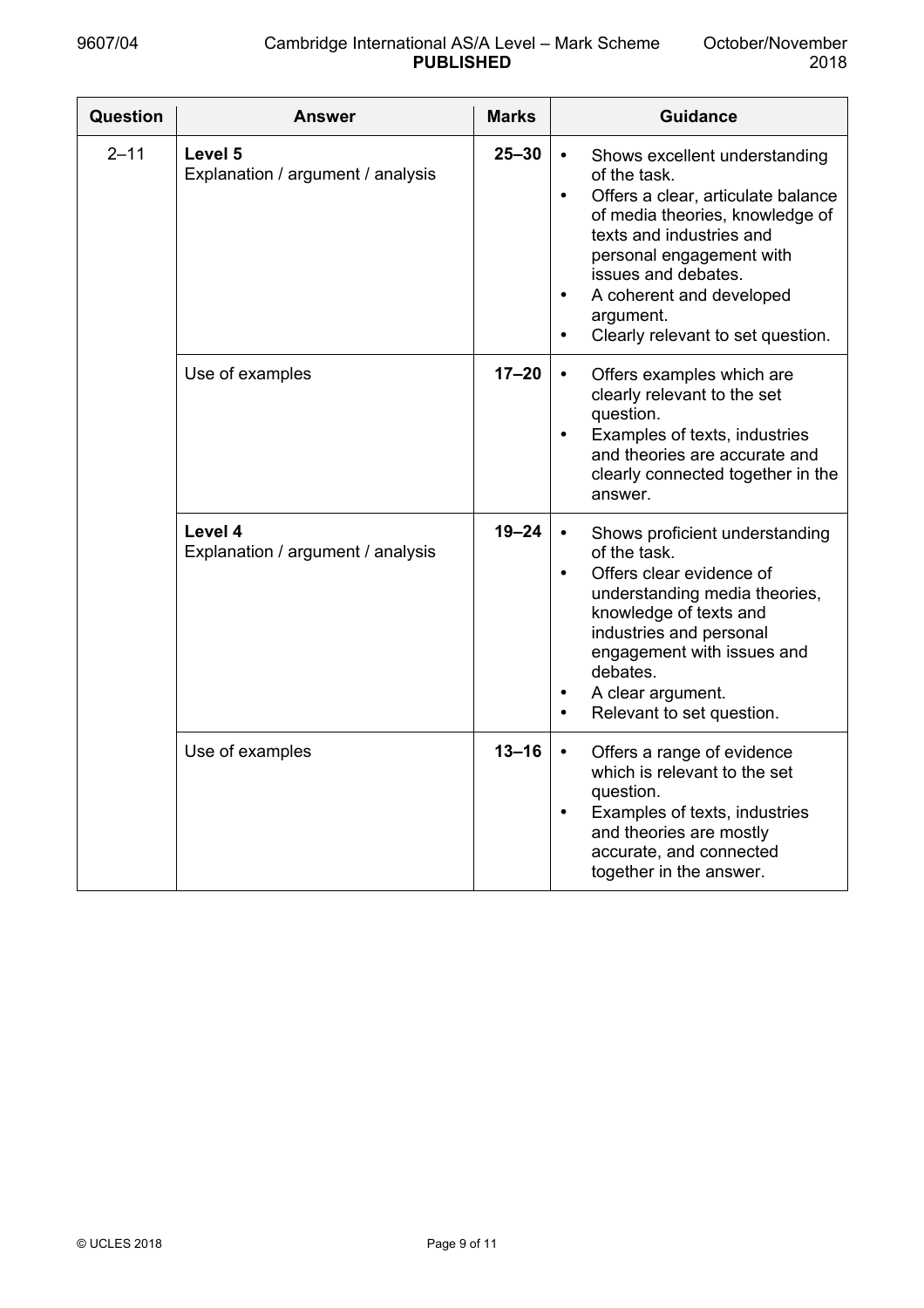| <b>Question</b> | <b>Answer</b>                                           | <b>Marks</b> | <b>Guidance</b>                                                                                                                                                                                                                                                                                                                                                        |
|-----------------|---------------------------------------------------------|--------------|------------------------------------------------------------------------------------------------------------------------------------------------------------------------------------------------------------------------------------------------------------------------------------------------------------------------------------------------------------------------|
| $2 - 11$        | Level 3<br>Explanation / argument / analysis            | $13 - 18$    | Shows satisfactory<br>understanding of the task.<br>Offers some evidence of<br>$\bullet$<br>understanding of media<br>theories, knowledge of texts and<br>industries and personal<br>engagement with issues and<br>debates.<br>Some evidence of an argument,<br>$\bullet$<br>though likely to be lacking in<br>detail.<br>Some relevance to set question.<br>$\bullet$ |
|                 | Use of examples                                         | $9 - 12$     | Offers evidence which is of<br>$\bullet$<br>some relevance to the set<br>question.<br>Examples of texts, industries<br>$\bullet$<br>and theories are referenced<br>some of the time in support of<br>points.                                                                                                                                                           |
|                 | Level <sub>2</sub><br>Explanation / argument / analysis | $7 - 12$     | Shows limited understanding of<br>$\bullet$<br>the task.<br>Offers limited evidence of<br>understanding of media<br>theories, knowledge of texts and<br>industries and personal<br>engagement with issues and<br>debates.<br>Limited evidence of an<br>argument, though lacking in<br>detail.<br>Limited relevance to set<br>question.                                 |
|                 | Use of examples                                         | $5 - 8$      | Evidence is of limited relevance<br>to the set question.<br>Offers a narrow range of<br>examples related to texts,<br>industries or audiences.                                                                                                                                                                                                                         |